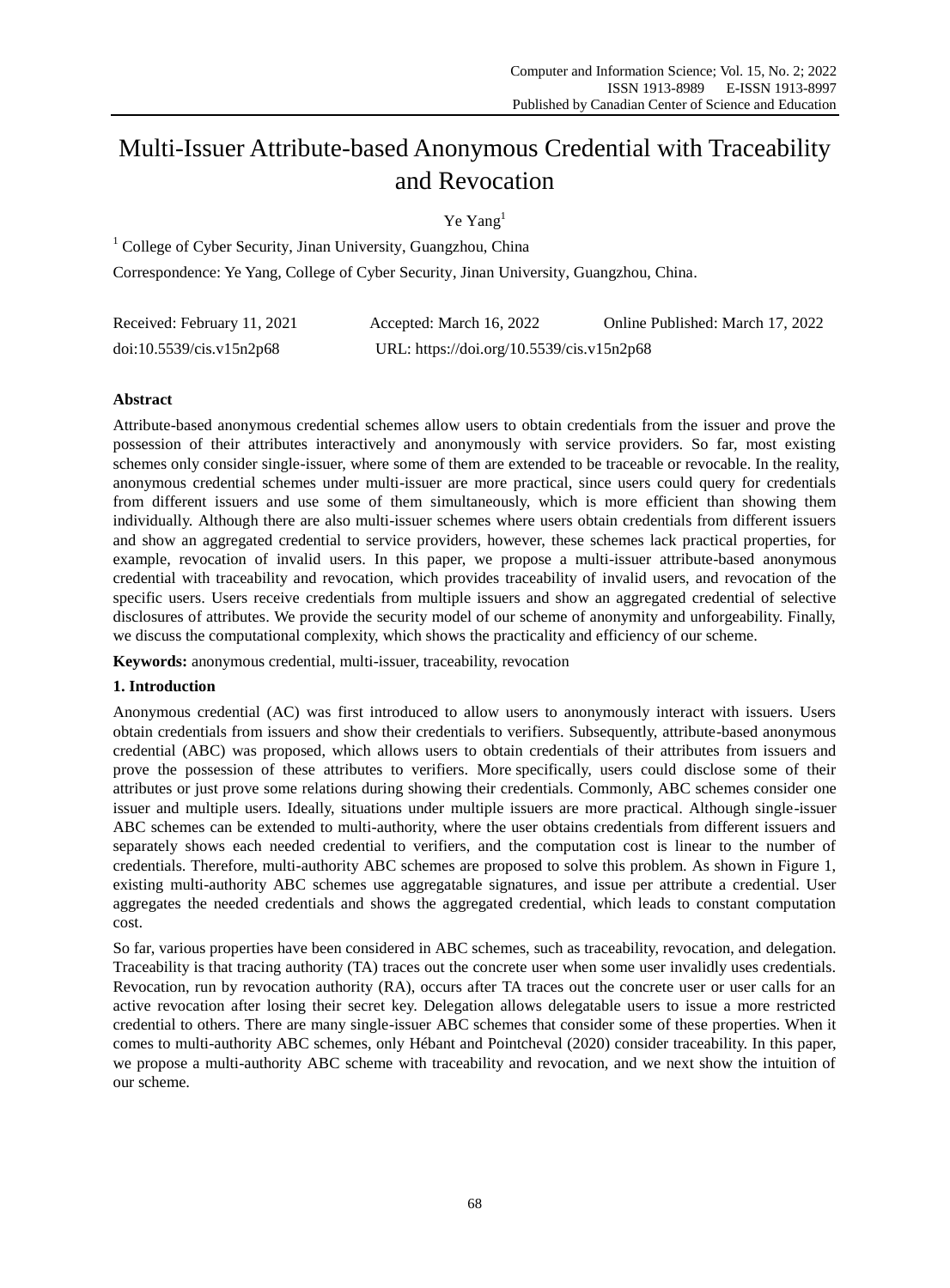

Figure 1. Multi-Issuer Attribute-based Anonymous Credential

## *1.1 Intuition*

First, we review the aggregatable attribute-based equivalence class signature proposed by Hanzlik and Slamanig  $(2021)$ . Assume that attributes can be described as an attribute name Attr and an attribute value val, for example, ("age", 18) represents the age of 18. In this scheme, there is a main secret key  $msk$  issuing signing keys sk<sub>attr</sub> for each attribute name Attr. To sign a message vector  $M \in (\mathbb{G}_i^*)^l (i \in \{1,2\})$  with an attribute (*Attr, val*), the signer first calculates the randomness  $y \leftarrow F(\kappa, M)$  using the pseudo-random function on inputting the PRF key  $\kappa$ . Then the signer computes:

$$
Z_1 = \left( \prod_{i=1}^t M_i^{x_i} \right)^{y}, Y_1 = g^{1/y}, Y_2 = \hat{g}^{1/y}, V_2 = H_{Attr}(v_{Attr})^{1/y}
$$

and parse  $\sigma = (Z_1, Y_1, Y_2, V_2)$  as the signature, where  $H_{Attr}(\cdot) = H(pk_{Attr}|| \cdot)$ . The intuition of this signature is to share the same randomness  $y \leftarrow F(\kappa, M)$  among different attributes under the same message M. Therefore, *n* signatures  $\{Z_{1,i}, Y_{1,i}, Y_{2,i}, V_{2,i}\}_{i \in [n]}$  under the same message *M* can be aggregated by aggregating  $\{Z_{1,i}\}_{i \in [n]}$  and  $\{V_{2,i}\}_{i \in [n]}$  respectively and use one of the  $\{Y_{1,i}, Y_{2,i}\}_{i \in [n]}$ .

Similarly, when constructing a multi-authority ABC scheme using this aggregatable attribute-based equivalence class signature, different signers represent multiple issuers and each user uses a unique message  $M$ . Different from the above scheme under single-authority using the same signature (Hanzlik & Slamanig, 2021), we need to solve the problem that different signers should share the same randomness  $\gamma$  among different attributes under the same message  $M$  without revealing the randomness to users. Diffie-Hellman key exchange protocol allows two parties to share a secret key via public communications. This protocol can be extended to triple or even more parties. Therefore, using this protocol, all signers of the system agree on the same randomness for each user. User can aggregate any signatures as long as the received signatures are signed for him.

Generally, user owns a pair of secret key and public key  $(usk, g^{usk})$ , where  $g \in \mathbb{G}_i (i \in \{1,2\})$ . To realize revocation with accumulator, we add  $g_p^{usk}$  into user's public key, where  $g_p \in \mathbb{Z}_p^*$  and usk is user's secret key, since that accumulated element must be  $\mathbb{Z}_p^*$  in existing accumulator schemes. However, this method leads to a problem that users could generate multiple  $g_p^{usk}$  with random exponents except the real usk. Therefore, users need to prove the consistency of the usk used in  $g^{usk}$  and  $g^{usk}_p$ , and register their identities by calling RA to add  $g_p^{usk}$  into RA's accumulator. RA revokes one user by removing them from the accumulator and updating the accumulator value and membership witnesses for valid elements. Inspired by a traceable scheme (Blömer & Bobolz, 2018), we use the same method to realize traceability. Users encrypt their  $g^{usk}$  under TA's public key as their pseudonyms and give out the corresponding proofs of possession when using credentials. TA can trace out the concrete user by decrypting the pseudonym.

#### *1.2 Contribution*

We propose a multi-authority attribute-based anonymous credential scheme with traceability and revocation. Specifically, our contributions are as follows:

1) We construct the first multi-authority attribute-based anonymous credential with traceability and revocation, which can traces out the concrete user when some user breaks the law et al., and revoke the user.

2) We give out the security model and analyze the computational complexity, which shows the practicality and efficiency of our scheme.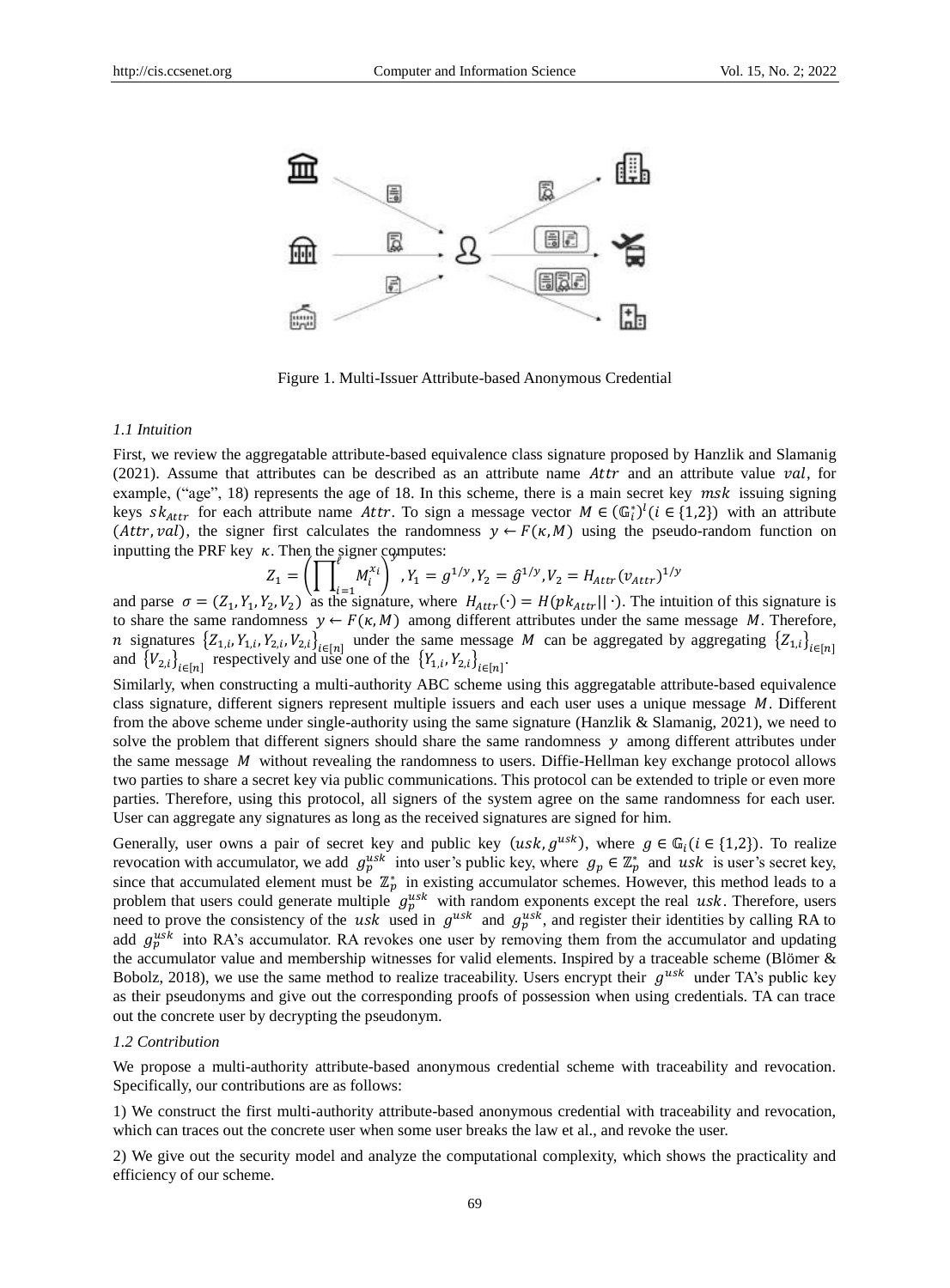## *1.3 Organization*

In the rest of our paper, we introduce our related work and preliminaries respectively in Section 2 and Section 3. In Section 4, we present the syntax and security model of our scheme. Then we show the construction and security analysis in Section 5. The computational complexity analysis is shown in Section 6. Finally, we conclude our scheme in Section 7.

#### **2. Related Work**

Anonymous credential was first introduced by Chaum (1985) allowing users to interact with issuers anonymously. Then Brands (2000) proposed an anonymous credential scheme for single-show, and later multi-show anonymous credential scheme was proposed by Camenisch and Lysyanskaya (2001). Subsequently, strengthened anonymous credential schemes with different constructions are proposed.

There are also schemes targeting various properties. Traceable anonymous credential constructed using sanitizable signatures (Canard & Lescuyer, 2013) was found to be insecure by Hébant and Pointcheval (2020) that public elements would break the semantic security of ElGamal encryption as well as the anonymous credential scheme. Kaaniche and Laurent (2016) constructed a traceable anonymous credential with attribute-based signatures, which was also found to be insecure by Vergnaud (2017). Blömer and Bobolz (2018) proposed a delegatable and traceable anonymous credential, where TA uses Cramer-Shoup encryption (Cramer & Shoup, 1998) to decrypt ciphertext and obtains user"s public key. Hébant and Pointcheval (2020) proposed traceable anonymous credential schemes under multi-authority using one-time aggregatable signatures with randomized tags and bounded aggregatable signatures. The tracing method is adding the extra user tracing key to user and testing if the bilinear pairing equations hold. Lapon et al. analyzed the revocation methods used in revocable anonymous credential (Lapon, Kohlweiss, Decker, & Naessens, 2011), such as accumulator (Acar, & Nguyen, 2011; Au, Tsang, Susilo, & Mu, 2009; Camenisch, Kohlweiss, & Soriente, 2009; Camenisch, & Lysyanskaya, 2002; Derler, Hanser, & Slamanig, 2015; Nguyen, 2005), verifier local revocation (Camenisch, Drijvers, & Hajny, 2016), revocation list. Typically, there is a pseudonym linked with the credential, thus, revocation of the credential is the revocation of the pseudonym. Since accumulator can be expressed as a value for a set of accumulator values and provides membership witnesses for each of them, it is widely used for revocation as a whitelist (Au et al., 2009; Camenisch et al., 2009; Camenisch, & Lysyanskaya, 2002; Nguyen, 2005) or blacklist(Acar, & Nguyen, 2011; Derler, Hanser, & Slamanig, 2015) putting the valid or invalid item into it.

#### **3. Preliminaries**

#### *3.1 Bilinear Map*

Let  $\mathbb{G}_1$ ,  $\mathbb{G}_2$  and  $\mathbb{G}_T$  be cyclic groups of prime order p, e be an efficiently computable bilinear map  $e: \mathbb{G}_1 \times \mathbb{G}_2 \to \mathbb{G}_T$  with the following properties:

1) Bilinear: For all generators  $g \in \mathbb{G}_1$ ,  $\hat{g} \in \mathbb{G}_2$  and  $a, b \in \mathbb{Z}_p$ ,  $e(g^a, \hat{g}^b) = e(g, \hat{g})^{ab}$ .

2) Non-degenerate: For all generators  $g \in \mathbb{G}_1^*, \hat{g} \in \mathbb{G}_2^*, e(g, \hat{g}) \neq 1_{\mathbb{G}_T}.$ 

3) Efficient: For all generators  $g \in \mathbb{G}_1$ ,  $\hat{g} \in \mathbb{G}_2$ ,  $e(g, \hat{g})$  is efficiently computable.

In this paper, we use Type-3 bilinear group (Galbraith, Paterson, & Smart, 2008), which means that  $\mathbb{G}_1 \neq \mathbb{G}_2$ and there is no efficient computable homomorphism between them. In the rest of our paper, we parse  $BG =$  $(\mathbb{G}_1, \mathbb{G}_2, \mathbb{G}_T, e, p) \leftarrow BGGen(1^{\lambda})$ , where  $\lambda$  is a security parameter.

# *3.2 Aggregatable Attribute-based Equivalence Class Signatures*

Structure-preserving signatures on equivalence classes (SPS-EQ) (Hanser & Slamanig, 2014; Fuchsbauer, Hanser, & Slamanig, 2019) sign equivalence classes [M] of vectors  $M \in (\mathbb{G}_i^*)^l (i \in \{1,2\})$  of length *l* with equivalence relation:  $M, M' \in \mathbb{G}_i^l: M \sim_R M' \Leftrightarrow \exists \rho \in \mathbb{Z}_p^* : M' = M^\rho$ . Recently, Hanzlik and Slamanig (2021) propose an aggregatable attribute-based equivalence class signature (AAEQ). Assume that attributes can be described as an attribute name Attr and an attribute value val, for example, ("age", 18) represents the age of 18. In such a scheme, the main secret key can issue signing keys for attributes  $(Attr)$ . When signing a message M or a representative of a class  $[M]$  with an attribute signing key, the signing process additionally takes the attribute value  $(val)$  as input. Moreover, signatures under different attribute signing keys can be aggregated into a valid one if and only if they are signing the same representative  $\dot{M}$  of a class. AAEQ consists of the following algorithms:

• AAEQ. Setup $(1^{\lambda}, t, l)$   $\rightarrow$  (msk, mpk): It takes security parameter  $\lambda$ , number of attribute types t, and length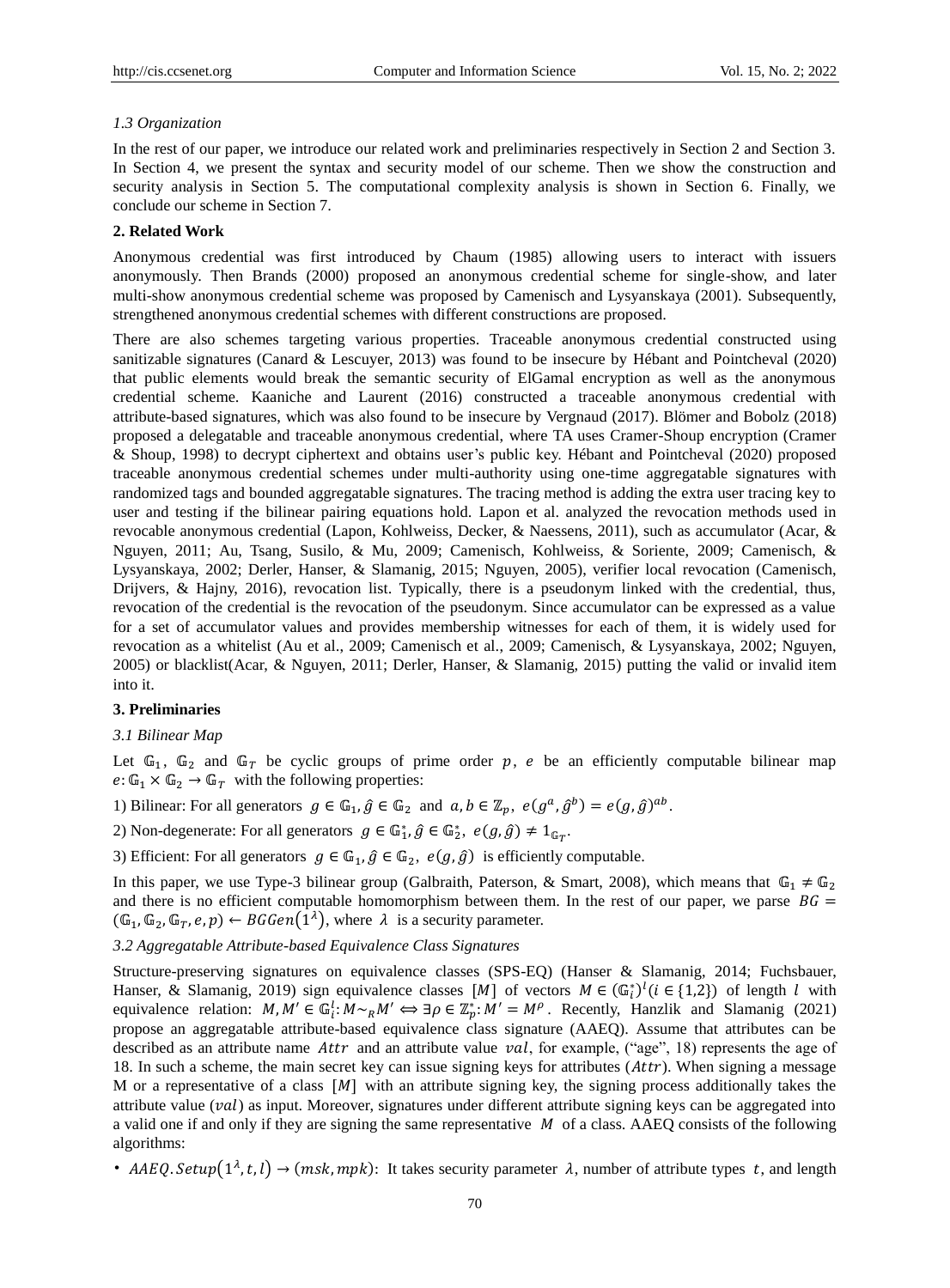of signed message *l* as input. It first runs  $BGGen(1^{\lambda})$  to obtain  $BG = (\mathbb{G}_1, \mathbb{G}_2, \mathbb{G}_T, e, p)$ , with generators  $g \leftarrow \mathbb{G}_1, \hat{g} \leftarrow \mathbb{G}_2$ . Parse  $H: \{0,1\}^* \rightarrow \mathbb{G}_2$ . Then it chooses PRF key  $\kappa \leftarrow \mathcal{K}$  and for  $i \in [t]$ : choose  $\vec{x}_i \leftarrow (\mathbb{Z}_p^*)^T$ and set  $pk_{Attr_i} = (\hat{g}^{\vec{x}_i})$ ,  $sk_{Attr_i} = (pk_{Attr_i}, \vec{x}_i, \kappa)$  It outputs  $msk = (sk_{\text{attr}_1}, ..., sk_{\text{attr}_t}), mpk = (pk_{\text{attr}_1}, ..., pk_{\text{attr}_t}).$ 

• AAEQ. AKGen(msk, Attr)  $\rightarrow$  sk<sub>Attr</sub>: It takes msk and Attr  $\in$  [t] as input, and outputs msk[Attr].

• AAEQ. Sign(s $k_{Attr}$ ,  $v_{Attr}$ ,  $M$ )  $\rightarrow \sigma$ : Parse  $sk_{Attr} = (pk_{Attr}, \vec{x}, k)$ ,  $v_{Attr} \in \{0, 1\}^*$ ,  $M \in (\mathbb{G}_1^*)^l$ . It first computes  $y \leftarrow F(\kappa, M)$  . Set  $H_{Attr}(\cdot) = H(pk_{Attr}|| \cdot)$  , compute  $Z_1 = (\prod_{i=1}^{\ell} M_i^{x_i})^y$ ,  $Y_1 = g^{1/y}$ ,  $Y_2 = \hat{g}^{1/y}$ ,  $V_2 = H_{Attr}(v_{attr})^{1/y}$ . It outputs  $\sigma = (Z_1, Y_1, Y_2, V_2)$ .

• AAEQ. ChgRep(M,  $\sigma$ ,  $\mu$ , mpk)  $\rightarrow$  (M',  $\sigma'$ ): Parse  $M \in (\mathbb{G}_1^*)^l$ ,  $\mu \in \mathbb{Z}_p^*$ . It first chooses  $\psi \leftarrow \mathbb{Z}_p^*$ , and compute  $M' = M^{\mu}, \sigma^{'} = (Z_1^{\psi\mu}, Y_1^{1/\psi}, Y_2^{1/\psi}, V_2^{1/\psi}).$ 

•  $A A E Q \cdot Agg(mpk, {\sigma_i}) \rightarrow \sigma'$ : Given mpk and set of valid signatures  ${\sigma_i} = {Z_{1,i}, Y_{1,i}, Y_{2,i}, Y_{2,i}}_i$ , it returns ⊥ if  $Y_{1,i} \neq Y_{1,j}$  or  $Y_{2,i} \neq Y_{2,j}$  for  $i \neq j$ . Otherwise, it returns  $\sigma' = (\prod_{i=1}^{k} Z_{1,i}, Y_{1,1}, Y_{2,1}, \prod_{i=1}^{k} V_{2,i})$ .

•  $A A E Q$ .  $Verify(mpk, A, \sigma', M) \rightarrow 1/0$ : Parse  $mpk = (pk_{Attr_1}, ..., pk_{Attr_t}), A = (Attr_i, v_{Attr_i})_{i \in [t]} \in$  $([t], \{0,1\}^*)$ ,  $\sigma = (Z_1, Y_1, Y_2, V_2)$ ,  $M \in (\mathbb{G}_1^*)^l$ . If the following equations hold, it returns 1, otherwise returns 0:  $\prod_{i=1}^{\ell} e(M_i, \prod_{j=1}^t pk_{Attr_j,i}) = e(Z_1, Y_2) \wedge e(Y_1, \hat{g}) = e(g, Y_2) \wedge e(Y_1, \prod_{j=1}^t H_{Attr_j}(v_{Attr_j})) = e(g, V_2).$ 

# *3.3 Dynamic Accumulator*

A cryptographic accumulator allows a set of elements to be accumulated into a single value and gives membership witness for them indicating that they are in the accumulated set. An accumulator is dynamic if elements can be added into or deleted from the accumulator set, and the corresponding accumulator value and membership can be updated. In this paper, we use the dynamic accumulator (Au et al., 2009) as a whitelist as follows:

• ACC. Gen(BG, n)  $\rightarrow$  (sk<sub>II</sub>, pk<sub>II</sub>): Given BG = (G<sub>1</sub>, G<sub>2</sub>, G<sub>T</sub>, e, p) and maximum accumulated number n, it first chooses generators  $g \leftarrow \mathbb{G}_1, \hat{g} \leftarrow \mathbb{G}_2$ . Then it randomly chooses  $\alpha \leftarrow \mathbb{Z}_p^*$  and computes:  $(g_i)_{i \in [n]}$  $(g^{a^i})_{i\in[n]},(\hat{g}_i)_{i\in[n]} = (\hat{g}^{a^i})_{i\in[n]}$ . It returns  $sk_{\Pi} = \alpha, pk_{\Pi} = (BG, g, \hat{g}, (g_i)_{i\in[n]}, (\hat{g}_i)_{i\in[n]})$ .

• ACC. Eval(X,  $sk_{\Pi}$ ,  $pk_{\Pi}$ )  $\rightarrow$   $(\Pi_X, aux)$ : Parse  $\mathcal{X} = \{x_1, ..., x_n\} \in \mathbb{Z}_p^*$  be *n* accumulated elements. Compute  $\pi(X) = \prod_{i \in [n]} (x_i + \alpha) = \sum_{i=0}^n u_i \cdot \alpha^i$ , set  $\Pi_X = g_0^{\pi(X)} = \prod_{i=0}^n g_i^{u_i} \in \mathbb{G}_1$ . It returns  $\Pi_X$  as the accumulator value, and parses  $aux = \mathcal{X} = \{x_1, ..., x_n\}$  as the auxiliary infomation.

• ACC. Create  $(\Pi_X, aux, y, sk_\Pi, pk_\Pi) \to \omega_y$ : It takes the accumulator value  $\Pi_X$ , auxiliary infomation aux, the accumulated element y, secret key  $sk_{\Pi}$ , and public key  $pk_{\Pi}$  as input. If  $y \in \mathcal{X}$ , it computes  $\pi(X)$  =  $\prod_{i \in [n]} (x_i + \alpha) = \sum_{i=0}^n u_i \cdot \alpha^i$  and  $g(X) = \prod_{i=1}^n x_i \neq y$   $(x_i + \alpha) = \sum_{i=0}^{n-1} u_i \cdot \alpha^i$ , where  $\pi(X) = g(X)(y + \alpha)$ . Then it returns  $\omega_y = \prod_{i=0}^{n-1} \hat{g}_i^{u_i}$  as the membership witness for y.

• ACC. Verify  $(\Pi_x, \omega_y, y, pk_B) \rightarrow 1/0$ : It takes the accumulator value  $\Pi_x$ , membership witness  $\omega_y$ , the accumulated element y, and public key  $pk_{\Pi}$  as input. If  $e(\Pi_x, \hat{g}_0) = e(g_0^{\hat{y}_0}g_0^{\alpha}, \omega_y)$ , it returns 1. Otherwise, it returns 0.

• ACC. AccUpdate  $(\Pi_x, y', sk_{\Pi}, pk_{\Pi}) \to \Pi'_x$ : It takes the accumulator value  $\Pi_x$ , the element y', secret key  $sk_{\Pi}$ , and public key  $pk_{\Pi}$  as input. If y' is added into the accumulator, it updates the accumulator value  $\Pi'_x = \Pi_{x}^{y'+\alpha}$ . If y' is deleted from the accumulator, it updates the accumulator value  $\Pi'_x = \Pi_{x}^{1/(y'+\alpha)}$ .

• ACC. WitUpdate  $(\Pi'_x, \omega_y, y', s k_{\Pi}, p k_{\Pi}) \to \omega'$ : It takes the updated accumulator value  $\Pi'_x$ , membership witness  $\omega_y$  for y, the element y', secret key sk<sub>n</sub>, and public, key pk<sub>n</sub> as input. If y' is added into the accumulator, it updates the membership witness for  $y: \omega'_y = \omega_y^{y'+\alpha}$ . If y' is deleted from the accumulator, it updates the membership witness for  $y: \omega'_{y} = \omega_{y}^{1/(y'+\alpha)}$ .

### *3.4 Cramer-Shoup Encryption*

Cramer-Shoup encryption system (Cramer & Shoup, 1998) is an asymmetric key encryption system that was first proven to be secure against chosen ciphertext attack. The scheme consists of the following algorithms:

• CS. Setup $(1^{\lambda}) \rightarrow pp_{CS}$ : Given the security parameter  $\lambda$ , this algorithm first chooses a cyclic group G with prime order q, and a collision-resistant hash function:  $H: \{0,1\}^* \to G$ . It outputs  $pp_{CS} = (G, q, H)$ .

• CS.  $KeyGen(pp_{CS}) \rightarrow (sk_{CS}, pk_{CS})$ : Given  $pp_{CS} = (G, q, H)$ , this algorithm first randomly chooses generators  $g_1, g_2 \leftarrow G$  and  $\alpha_1, \alpha_2, \beta_1, \beta_2, \gamma_1, \gamma_2 \leftarrow \mathbb{Z}_q$ . Then it computes  $A = g_1^{\alpha_1} g_2^{\alpha_2}, B = g_1^{\beta_1} g_2^{\beta_2}, C = g_1^{\gamma_1} g_2^{\gamma_2}$ . It outputs  $sk_{CS} = (\alpha_1, \alpha_2, \beta_1, \beta_2, \gamma_1, \gamma_2), pk_{CS} = (g_1, g_2, A, B, C).$ 

• CS. Encrypt( $pp_{CS}$ ,  $pk_{CS}$ ,  $m) \rightarrow c$ : Given  $pp_{CS} = (G, q, H)$ ,  $pk_{CS} = (g_1, g_2, A, B, C)$  and message  $m \in G$ ,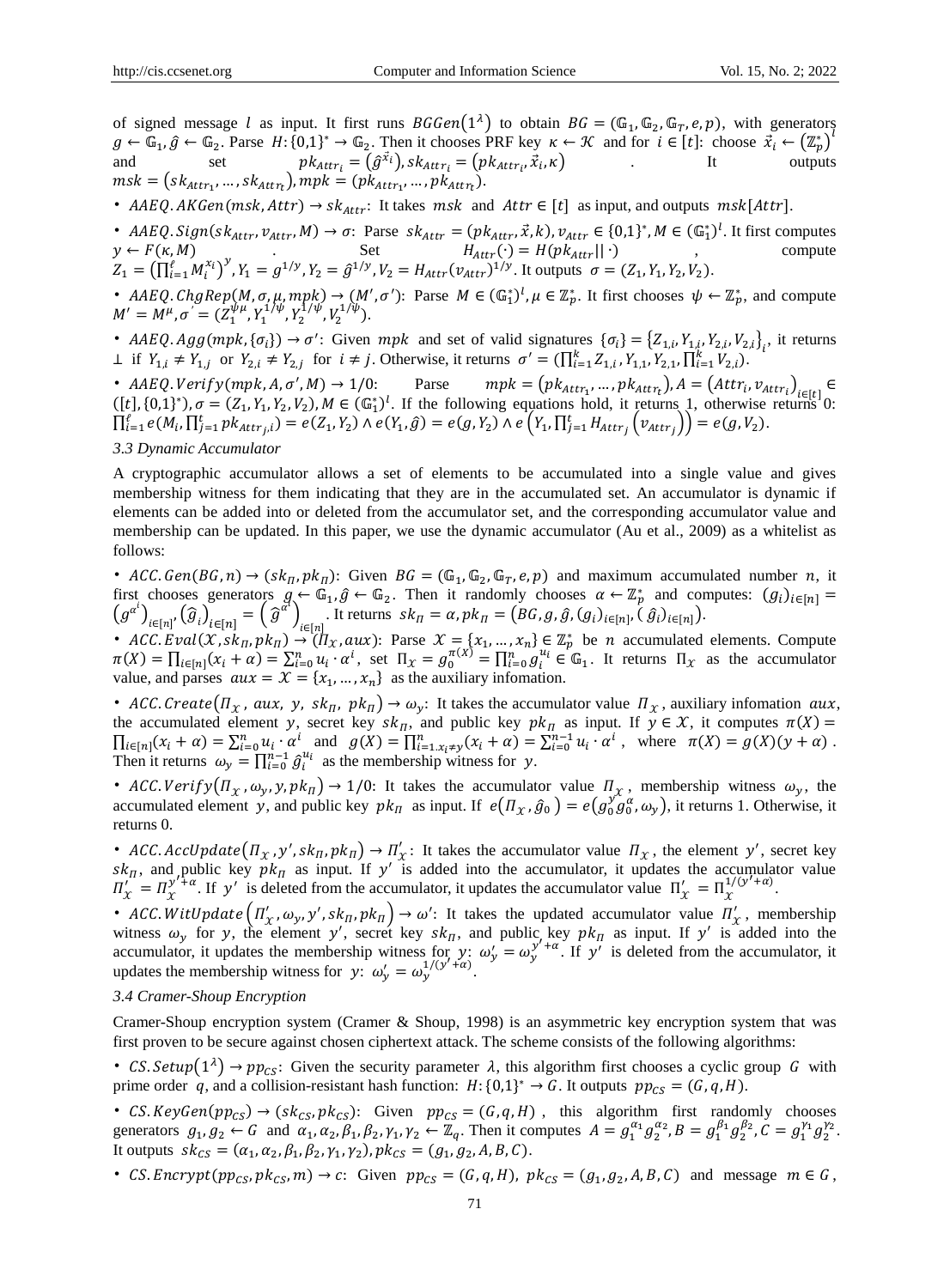this algorithm first randomly chooses  $r \leftarrow \mathbb{Z}_q$  and computes:  $c_1 = g_1^r, c_2 = g_2^r, c_3 = C^r \cdot m, c_4 = A^r B^{wr}$ , where  $w = H(c_1, c_2, c_3)$ . It outputs ciphertext  $c = (c_1, c_2, c_3, c_4)$ .

• CS. Decrypt( $pp_{CS}$ ,  $sk_{CS}$ ,  $c$ )  $\rightarrow$   $m/\perp$ : Given  $pp_{CS} = (G, q, H)$ ,  $sk_{CS} = (\alpha_1, \alpha_2, \beta_1, \beta_2, \gamma_1, \gamma_2)$ , and ciphertext  $c = (c_1, c_2, c_3, c_4)$ , this algoritem first computes  $w = H(c_1, c_2, c_3)$  and checks whether  $c_4 = c_1^{\alpha_1 + w\beta_1}c_2^{\alpha_2 + w\beta_2}$ holds. If the equation does not hold, it returns ⊥. Otherwise, it computes and outputs  $m = c_3 \cdot c_1^{-\gamma_1} \cdot c_2^{-\gamma_2}$ .

#### *3.5 Diffie-Hellman Key Exchange*

Diffie-Hellman key exchange is one of the first cryptographic key exchanging methods over insecure public channels, which was conceived by Ralph Merkle (1978) and named after Whitfield Diffie and Martin Hellman (Diffie, & Hellman, 1982). It is used to share a secret key between two parties via public communications. Denote  $G$  is a cyclic group with prime order,  $g$  is a generator of  $G$ . Assume that Alice and Bob want to agree on a key for communication. Steps are as follows:

1) Alice randomly chooses  $a \leftarrow \mathbb{Z}_p^*$  and computes  $g^a$  to Bob.

2) Bob randomly chooses  $b \leftarrow \mathbb{Z}_p^*$  and computes  $g^b$  to Alice.

3) Alice computes  $(g^b)^a = g^{ab}$ , Bob computes  $(g^a)^b = g^{ab}$ .

Since Alice and Bob both possess  $g^{ab}$ , it can be seen as the secret key for their communication. Obviously, the key exchange protocol is not limited to two parties. It can be extended to triple, or more parties, as long as every two participants run the above steps and agree on the final key (Kudla, & Paterson, 2005). Although this method is insecure against man-in-the-middle attack, variants of Diffie-Hellman key exchange protocols are proposed to avoid these attacks, for example, Station-to-Station protocol (Diffie, Van, & Wiener, 1992).

#### *3.6 Proof of Knowledge*

In this paper, we use the zero-knowledge proof (Goldwasser, Micali, & Rackoff, 1989) to prove knowledge of discrete logarithms, and relations between them. Denote  $POK[(w); (x, w) \in R]$  as zero-knowledge proof of knowledge, where the prover proves knowledge of  $w$  such that  $(x, w)$  satisfies some NP relations  $R$  without revealing any information about  $w$ . A zero-knowledge proof has three properties:

• Completeness: If the prover provides a true statement, the verifier always accepts it, except with negligible probability.

• Soundness: If the prover cheats and provides a false statement, the verifier always rejects it, except with negligible probability.

• Zero-knowledge: If the prover"s statement is true, the verifier learns nothing except for the fact that statement is true. For any verifier, there exists a polynomial-time simulator that produces transcripts indistinguishable from the view what the verifier produces with the same input.

## **4. Attribute-based Anonymous Credential**

In this paper, we propose a multi-authority attribute-based anonymous credential. There exist multiple authorities issuing credentials for users. After users obtain their credentials for each attribute, they can aggregate the necessary credentials and prove their possession of them to service providers. When some users do something invalid or expire in the system, the tracing authority (TA) can find out the concrete users. After TA traces out users, or when users initiatively call for revocation after losing their secret key, the revocation authority (RA) can revoke it. Additionally, users should prove the validity of their identities when showing their credentials.

#### *4.1 Syntax*

Our scheme consists of the following algorithms:

• Setup( $1^{\lambda}$ , K)  $\rightarrow$  (pp): This algorithm takes the security parameter  $\lambda$  and number of issuers as input, and outputs the public parameters  $pp$ . Issuers in the system agree on these public parameters.

• IssuerKeyGen(pp, t, l)  $\rightarrow$  (isk, ipk): This algorithm run by each issuer takes the public parameters pp, number of attribute types  $t$ , and length of signed message  $l$  as input, and outputs issuer's public key *ipk* and secret key *isk*.

• TAKeyGen(pp)  $\rightarrow$  (tsk, tpk): This algorithm run by TA takes the public parameters pp as input, and outputs the tracing secret key  $tsk$  and public key  $tpk$ .

• RAKeyGen(pp, n)  $\rightarrow$  (rsk, rpk): This algorithm run by RA takes the public parameters pp and number of maximum accumulated elements  $n$  as input, and outputs the revocation secret key  $r$ sk and public key  $rpk$ .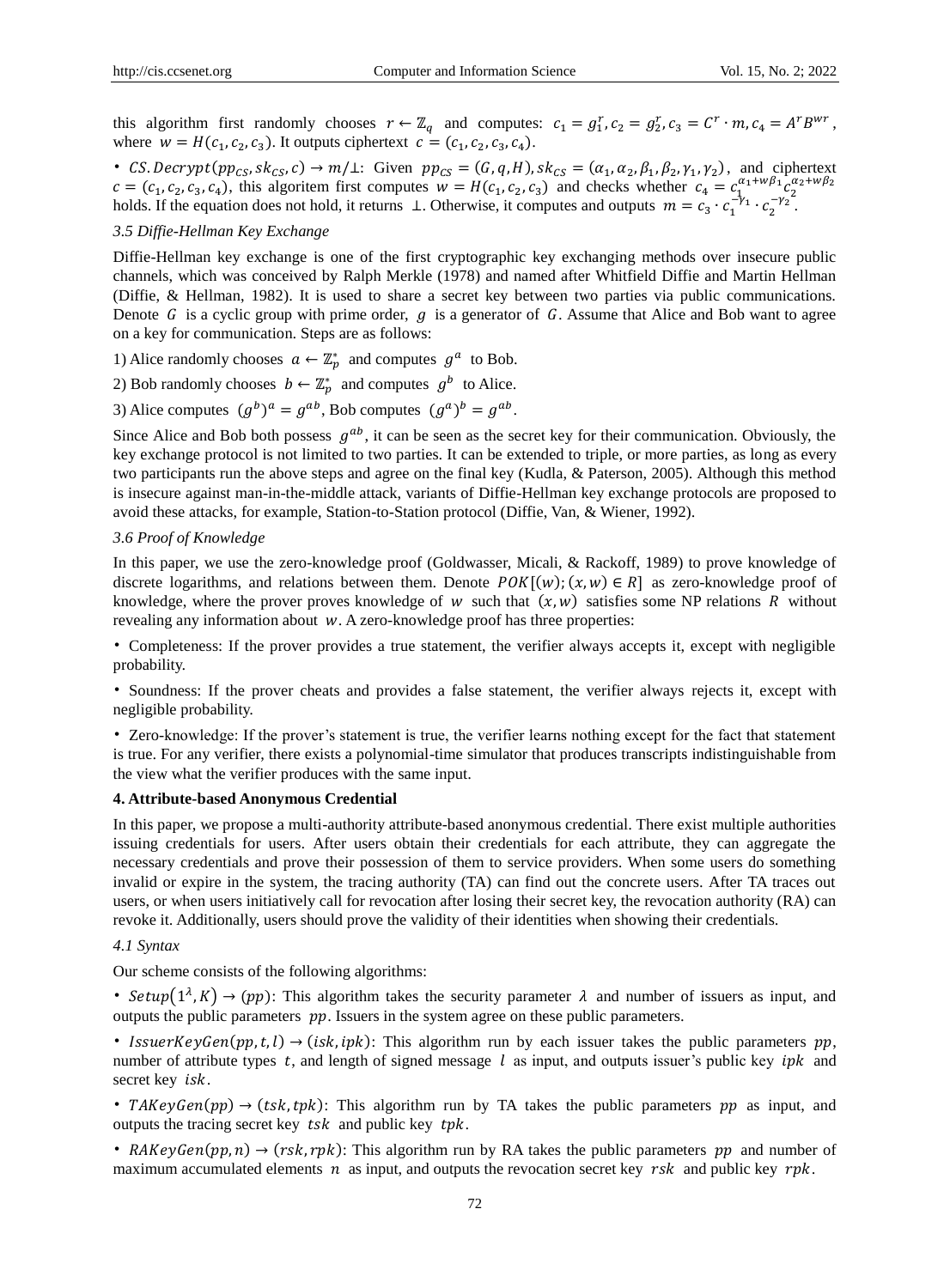• UKeyGen(pp)  $\rightarrow$  (usk, upk): This algorithm run by each user takes the public parameters pp as input, and outputs user's secret key  $usk$  and public key  $\n$ upk.

• NymGen(pp, tpk, upk)  $\rightarrow$  (nym, sk<sub>u</sub>): This algorithm run by each user takes the public parameters pp, TA's public key and user's secret key  $usk$  as input, and outputs user's pseudonym  $nym$  and the corresponding secret  $sk_u$ .

• *Trace*(pp, tsk, nym)  $\rightarrow$  upk: This algorithm run by TA takes the public parameters pp, tracing secret key tsk and user's pseudonym  $nym$  as input, and outputs the concrete user's public key.

• Revoke(pp, rsk, rpk, upk)  $\rightarrow \mathbb{R}$ : This algorithm run by RA takes the public parameters pp, revocation secret key  $rsk$ , revocation public key  $rpk$ , and user's public key  $upk$  as input, and outputs the revocation information ℝ.

• Issue(pp, ipk, isk,  $\vec{A}$ , upk)  $\leftrightarrow$  Obatin(pp,  $\vec{A}$ , upk, usk,  $\omega$ )  $\rightarrow$  cred: Obatin run by the user takes the public parameters  $pp$ , user's attributes  $\vec{A}$ , user's public key  $upk$ , secret key  $usk$ , and membership witness of user  $\omega$  as input. *Issue* run by the issuer takes the public parameters pp, issuer's public key *ipk*, issuer's secret key *isk*, user's attributes  $\vec{A}$ , and user's public key *upk* as input. These algorithms are run by issuers and users interactively, and finally outputs credentials.

• Show $(pp, \{ipk_k\}, tpk, rpk, upk, usk,  $\{\sigma_j\}, \vec{A}', \omega, \mathbb{R}) \leftrightarrow Verify(pp, avk, tpk, rpk, nym, \vec{A}', \sigma', \mathbb{R}) \to 0/1$ :$ Show run by the user takes the public parameters  $pp$ , k issuers' public key  $\{ipk_k\}$ , TA's public key  $tpk$ , RA's public key rpk, user's public key upk, user's secret key usk, credentials  $\{\sigma_j\}$ , user's disclosed attributes  $\vec{A}'$ , membership witness of user  $\omega$ , and RA's revocation information ℝ as input. *Verify* run by the verifier takes the public parameters  $pp$ , aggregated verification key  $avk$ , TA's public key  $trk$ , RA's public key  $rpk$ , user's pseudonym nym, user's disclosed attributes  $\vec{A}'$ , user's credential  $\sigma'$ , and RA's revocation information ℝ as input. These algorithms are run by users and verifiers interactively, and finally outputs 1 for success or 0 for failure.

#### *4.2 Security Model*

In this section, we first discuss the correctness of our scheme, then we give out the security model of our scheme from the aspect of anonymity and unforgeability. Anonymity is that credentials are unlinkable even when showing the same credential multiple times. Unforgeablity means that any malicious adversaries can not impersonate any honest users or forge any credentials not belonging to them for valid use.

Definition 4.1 (Correctness). A multi-authority attribute-based anonymous credential with traceability and revocability is correct if the following requirements hold:

• For all (usk, upk) generated by UKeyGen(pp)  $\rightarrow$  (usk, upk) and any valid pseudonyms nym generated by *NymGen*(pp, tpk, upk)  $\rightarrow$  (nym, sk<sub>u</sub>), pseudonyms must be ciphertexts under TA's public key. TA can trace any users through their pseudonyms by  $Trace(pp, tsk, nym) \rightarrow upk$ .

• If issuers' public key  $ipk$  secret key  $isk$ , and user's public key are valid, credentials generated by  $Issue(pp, ipk, isk, \tilde{A}, upk) \leftrightarrow Obtain(pp, \tilde{A}, upk, usk, \omega) \rightarrow cred$  are correct.

• If user"s credential and pseudonym are valid, and zero-knowledge proofs are correct, user can successfully pass the verification in Show $(p p,~\{ipk_k\},upk,usk, \{\sigma_j\},\vec{A}',\omega) \leftrightarrow Verify(p p,avk, nym,\vec{A}',\sigma') \to 0/1.$ 

• For all unrevoked users whose pseudonyms are in the accumulator, they can successfully obtain or show their credentials. For all revoked users whose pseudonyms are not in the accumulator, they cannot receive any new credentials from issuers or show any existed credentials to verifiers.

Definition 4.2 (Anonymity). A multi-authority attribute-based anonymous credential with traceability and revocability is anonymous if credentials are unlinkable for multiple uses.

Definition 4.3 (Unforgeability). A multi-authority attribute-based anonymous credential with traceability and revocability is unforgeable if malicious adversaries can not impersonate honest users or forge any credentials for valid use.

#### **5. Construction**

#### *5.1 Our Scheme*

In this section, we will give out our concrete construction. As mentioned in Section 1.1, in order to aggregate signatures from different issuers, issuers should use the same randomness  $y$  for the same user. Therefore, each time the user registers, all issuers agree on a randomness for this user using Diffie-Hellman key exchange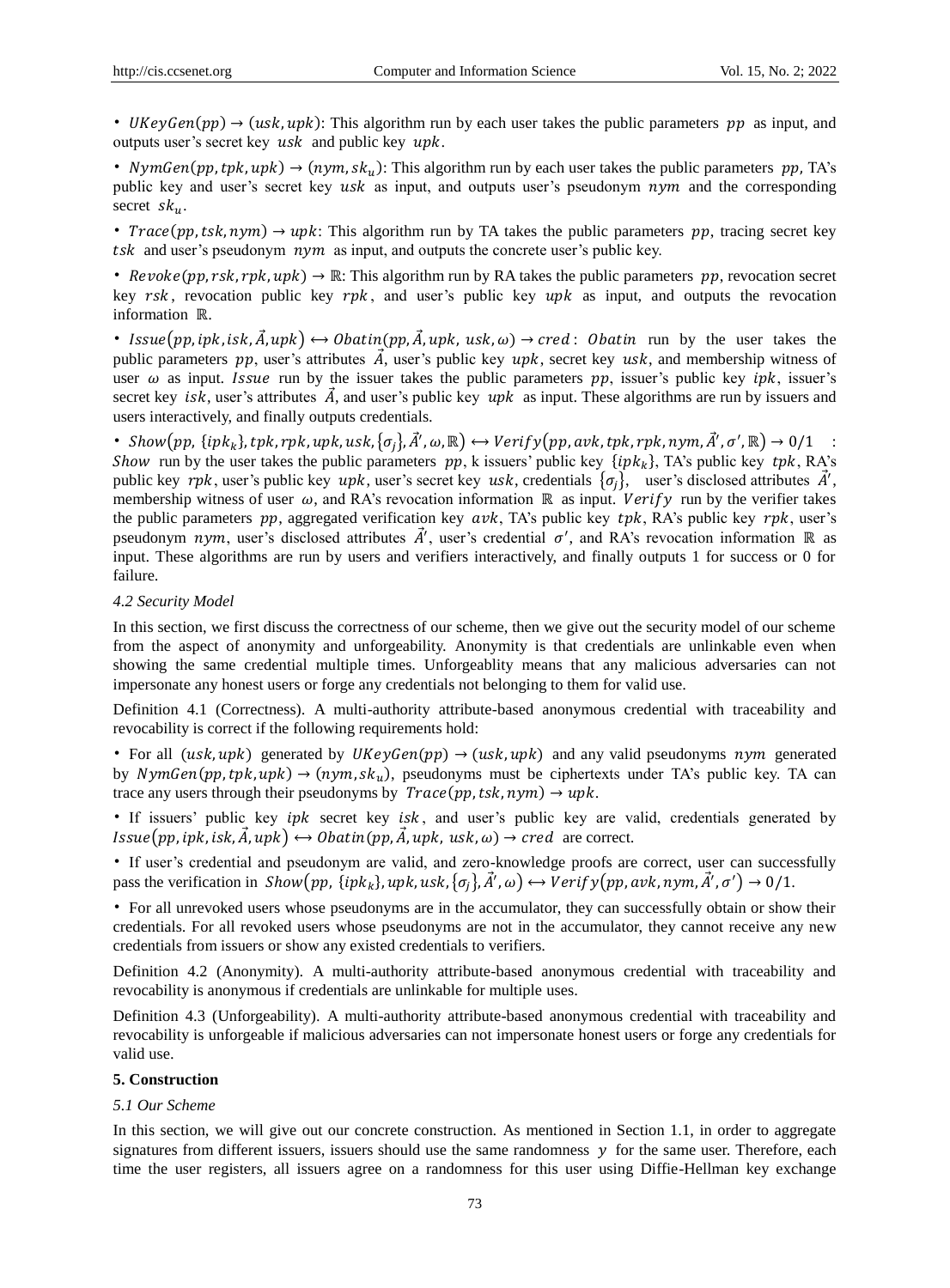protocol.

• Setup $(1^{\lambda}, K) \rightarrow (pp)$ : Given the security parameter  $\lambda$  and the number of issuers, the system first runs  $BGGen(1^{\lambda})$  and  $CS.Setup(1^{\lambda})$  to obtain  $BG = (\mathbb{G}_1, \mathbb{G}_2, \mathbb{G}_T, e, p)$  and  $pp_{CS}$ , with generators  $g \leftarrow \mathbb{G}_1, \hat{g} \leftarrow$  $\mathbb{G}_2$ . Denote  $H: \{0,1\}^* \to \mathbb{G}_2$ ,  $g_p \leftarrow \mathbb{Z}_p^*$ . It outputs the public parameters  $pp = (BG, pp_{CS}, g, \hat{g}, g_p, H)$ . K Issuers in the system agree on these public parameters.

• IssuerKeyGen(pp, t, l)  $\rightarrow$  (isk, ipk): Given the public parameters pp, number of attribute types t, and length of signed message l, each issuer j chooses a key  $\kappa$  for pseudonym random function  $F$  and  $\vec{x}_i \leftarrow$  $(\mathbb{Z}_p^*)^l$  and sets  $ipk_j = pk_{Attr_i} = (\hat{g}^{x_i})$ ,  $isk_j = sk_{Attr_i} = (pk_{Attr_i}, \vec{x_i}, \kappa)$  for  $i \in [t]$ .

• TAKeyGen(pp)  $\rightarrow$  (tsk, tpk): Given the public parameters pp, TA runs CS. KeyGen(pp<sub>CS</sub>) to obtain sk<sub>CS</sub> and  $pk_{CS}$ . Then it parses  $tsk = sk_{CS}$  and outputs  $tpk = pk_{CS}$ .

• RAKeyGen(pp, n)  $\rightarrow$  (rsk, rpk): Given the public parameters pp and number of maximum accumulated elements n, RA runs  $ACC$ .  $Gen(BG, n)$  to obtain  $sk_{\Pi}$ ,  $pk_{\Pi}$ . It parses  $rsk = sk_{\Pi}$ , and outputs  $rpk = pk_{\Pi}$ .

• UKeyGen(pp)  $\rightarrow$  (usk, upk): Given the public parameters pp, the user randomly chooses usk  $\leftarrow \mathbb{Z}_p^*$  and computes  $upk = (upk_1, upk_2) = (g^{usk}, g_p^{usk})$ . User gives  $upk$  to RA, along with proof of knowledge of the possession of usk and  $upk_1$ ,  $upk_2$  both use the same exponent:  $POK[(usk); upk_1 = g^{usk} \wedge upk_2 = g^{usk}_p]$ . Then RA adds  $upk_2$  into list U and registers user:  $ACC.Eval(U, rsk, rpk) \rightarrow (II, aux)$ , where U represents lists of valid users" public key, and generates membership witness for him: ACC. Create(II, aux, up $k_2$ , rsk, rpk)  $\rightarrow \omega$ . Issuers agree on a randomness for this user using Diffie-Hellman key exchanging protocol: 1) Issuer *i* computes  $y_i = F(\kappa_i, upk_1)$  and gives  $g_q^{y_i}$  to the other  $K-1$  issuers. 2) After receiving elements from the other issuers, issuer i computes  $y = g_q^{\overline{y_1}x}$ . Thus, issuers use the same randomness for the same user.

• NymGen(pp, tpk, upk)  $\rightarrow$  (nym, sk<sub>u</sub>): Given the public parameters pp, TA's public key tpk and user's public key  $upk = (upk_1, upk_2)$ , user encrypts  $upk_2$  using TA's tpk to obtain his pseudonym: *CS. Encrypt* ( $pp_{CS}$ ,  $tpk$ ,  $upk_2$ )  $\rightarrow$  *nym*. The randomness r used in the encryption is  $sk_u$ .

• Trace(pp, tsk, nym)  $\rightarrow$  upk: Given the public parameters pp and user's pseudonym, TA uses tsk to decrypt CS. Decrypt ( $pp_{CS}$ , tsk, nym) and obtain user's public key  $upk_2$ .

•  $Revole(pp, rsk, rpk, upk) \rightarrow \mathbb{R}$  : Given the public parameters pp and user's public key  $upk = (upk_1, upk_2)$ , RA first updates the list of valid users U by removing the  $upk_2$  from the list. Then RA uses his secret key  $rsk$  and public key  $rpk$  to update the accumulator value  $ACC. AccUpdate (II, upk<sub>2</sub>, rsk, rpk) \rightarrow II'$  and membership witnesses for other valid users *i*: ACC. WitUpdate( $\Pi'$ ,  $\omega_i$ , up $k_2$ , tsk, tpk)  $\rightarrow \omega'_i$ . Membership witnesses are stored in Wit $[upk_{i,2}] = \omega'_i$ . The algorithms output revocation information  $\mathbb{R} = (\Pi', Wit)$ .

• Issue(pp, ipk, isk,  $\vec{A}$ , upk)  $\leftrightarrow$  Obatin(pp,  $\vec{A}$ , upk, usk,  $\omega$ )  $\rightarrow$  cred: These algorithms run by the user and issuer interactively contain the following steps:

1) User gives his public key upk and attributes  $\vec{A} = \{ (Attr_1, val_1), ..., (Attr_{t'}, val_{t'}) \}$ , along with zero-knowledge proof of knowledge of possession of usk and witness  $\omega$  to issuer i, where  $t' \leq t$ :

 $POK[(usk, \omega); upk_1 = g^{usk} \wedge upk_2 = g_p^{usk} \wedge ACC. Verify(\Pi, \omega, upk_2, rpk) = 1].$ 

2) Issuer  $i$  checks the  $POK$  with user. If it does not hold, then the algorithm aborts. Otherwise, issuer computes signatures for each  $Attr_j$  and gives  $\{\sigma_{Attr_j}\}_{j \in [t']}$  to user as his credentials:

 $AABQ. Sign(isk_i[Attr_j], val_j, upk_1) \rightarrow \sigma_{Attr_j}.$ 

• Show $(pp, \{ipk_k\}, tpk, rpk, upk, usk,  $\{\sigma_j\}, \vec{A}', \omega, \mathbb{R}) \leftrightarrow Verify(pp, avk, tpk, rpk, nym, \vec{A}', \sigma', \mathbb{R}) \to 0/1$ :$ These algorithms run by the user and service provider interactively contain the following steps:

1) User aggregates credentials of disclosed attributes  $\vec{A}'$ :  $AAEQ$ .  $Agg(\{\sigma_j\}) \rightarrow \sigma$ , and aggregates the corresponding issuers' public key:  $avk = {ipk_k}$ . Then he randomizes the signature and public key:  $AAEQ.ChgRep(upk<sub>1</sub>, \sigma, \mu, avk) \rightarrow (upk'<sub>1</sub>, \sigma')$  using the randomness  $\mu$ . User generates pseudonym for himself and the credential:  $NymGen(pp, tpk, upk) \to (nym, r_u)$ . User calculates  $R = g^{\mu}$  and gives  $upk'_1, \sigma', nym$ ,  $\vec{A}'$ , avk, R along with zero-knowledge proof of knowledge of possession of the credential:

> $POK[(usk, \mu, r_u, \omega, upk_2); R = g^{\mu} \wedge upk'_1 = g^{\mu \cdot usk} \wedge nym =$ *CS. Encrypt*  $(pp_{CS}, tpk, upk<sub>2</sub>; r<sub>u</sub>) \wedge ACC. Verify(\Pi, \omega, upk<sub>2</sub>, rpk) = 1$ .

2) Service Provider first checks the validity of the given signature:  $AAEQ. Verify(avk, \vec{A}', \sigma', upk'_1)$ . If it does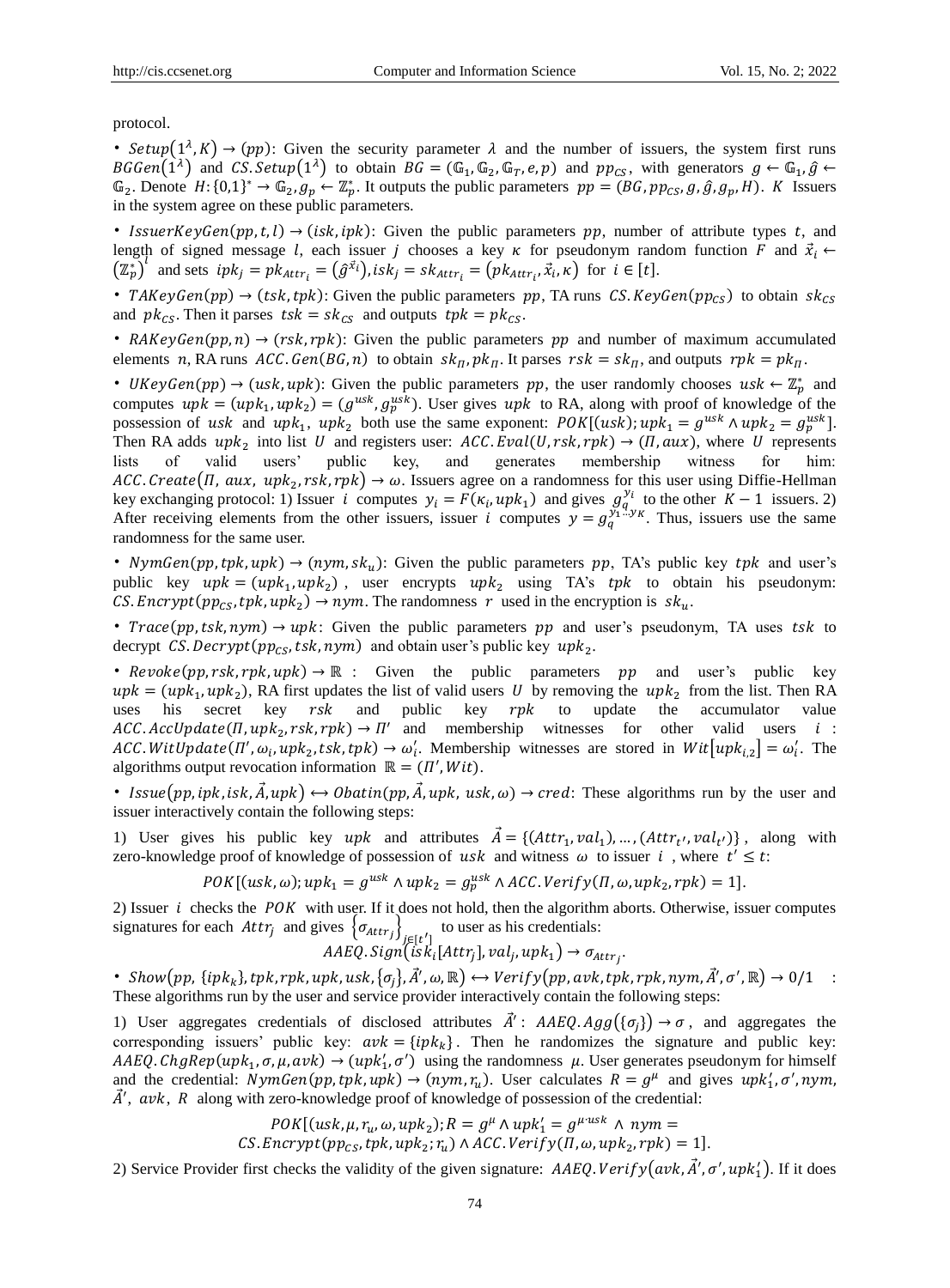not hold, the algorithm aborts. Otherwise, he checks the  $POK$  interactively with user.

#### *5.2 Security Analysis*

Theorem 5.1 (Correctness). If aggregatable attribute-based equivalence class signature, cramer-shoup encryption, dynamic universal accumulator, Diffie-Hellman key exchange protocol, and the zero-knowledge proofs are correct, our multi-issuer attribute-based anonymous credential scheme is correct.

Theorem 5.2 (Anonymity). If aggregatable attribute-based equivalence class signature provides perfect adaption, cramer-shoup encryption is CCA-secure, our multi-issuer attribute-based anonymous credential scheme is anonymous.

Theorem 5.3 (Unforeability). If aggregatable attribute-based equivalence class signature is unforgeable, cramer-shoup encryption is CCA-secure, dynamic universal accumulator is collision-resistant, our multi-issuer attribute-based anonymous credential scheme is unforgeable.

We omit details since the proofs are simple.

#### **6. Computational Complexity**

In this section, we analyze the computational complexity during issuing and showing a credential. In issuing process, each issuer performs 3 exponentiations in  $\mathbb{G}_1$ , 2 exponentiations in  $\mathbb{G}_2$  to sign per attribute, plus 10 exponentiations in  $\mathbb{G}_1$ , 5 multiplications in  $\mathbb{G}_1$ , 5 pairings, 4 exponentiations in  $\mathbb{G}_T$ , and 4 multiplications in  $\mathbb{G}_T$  for the interactive Schnorr-like proof with knowledge of  $usk, \omega, upk_2$  (Schnorr, 1991; Boneh, Boyen, & Shacham, 2004). User performs 7 exponentiations in  $\mathbb{G}_1$ , 1 exponentiation in  $\mathbb{G}_2$ , 2 multiplications in  $\mathbb{G}_1$ , 1 multiplication in  $\mathbb{G}_2$ , 3 pairings, 3 exponentiations in  $\mathbb{G}_T$ , and 2 multiplications in  $\mathbb{G}_T$  for proof of possession of usk,  $\omega$ , upk<sub>2</sub>. In showing process, assume that user shows k attributes obtained from K issuers. The user performs k - 1 multiplications in  $\mathbb{G}_1$ , k - 1 multiplications in  $\mathbb{G}_2$  to aggregate k signatures, and 3 exponentiations in  $\mathbb{G}_1$ , 2 exponentiations in  $\mathbb{G}_2$  to change the aggregated signature into another one on equivalence classes, plus 7 exponentiations in  $\mathbb{G}_1$ , 1 exponentiation in  $\mathbb{G}_2$ , 2 multiplications in  $\mathbb{G}_1$ , 1 multiplication in  $\mathbb{G}_2$ , 3 pairings, 3 exponentiations in  $\mathbb{G}_T$ , 2 multiplications in  $\mathbb{G}_T$  for proof of possession of usk,  $\mu$ ,  $r_u$ ,  $\omega$ , up $k_2$  (Schnorr, 1991; Boneh et al., 2004; Au, Susilo, & Mu, 2010). The verifier first performs 5 + k pairings and 2k multiplications in  $\mathbb{G}_2$  to check the validity of the given signature. Then he performs 10 exponentiations in  $\mathbb{G}_1$ , 5 multiplications in  $\mathbb{G}_1$ , 5 pairings, 4 exponentiations in  $\mathbb{G}_T$ , 4 multiplications in  $\mathbb{G}_T$ for the interactive proof of knowledge with user.

#### **7. Conclusion**

In this paper, we propose the first multi-issuer attribute-based anonymous credential scheme supporting traceability and revocation. We also give out security model and computational complexity analysis of our scheme, which indicates that our scheme is practical and efficient. For future work, we envisage extending our scheme with the delegation and revocation of credentials.

#### **References**

- Acar, T., & Nguyen, L. (2011, March). Revocation for delegatable anonymous credentials. In *International Workshop on Public Key Cryptography* (pp. 423-440). Springer, Berlin, Heidelberg. https://doi.org/10.1007/978-3-642-19379-8\_26
- Au, M. H., Susilo, W., & Mu, Y. (2010, July). Proof-of-knowledge of representation of committed value and its applications. In *Australasian Conference on Information Security and Privacy* (pp. 352-369). Springer, Berlin, Heidelberg. https://doi.org/10.1007/978-3-642-14081-5\_22
- Au, M. H., Tsang, P. P., Susilo, W., & Mu, Y. (2009, April). Dynamic universal accumulators for DDH groups and their application to attribute-based anonymous credential systems. In *Cryptographers' track at the RSA conference* (pp. 295-308). Springer, Berlin, Heidelberg. https://doi.org/10.1007/978-3-642-00862-7\_20
- Blömer, J., & Bobolz, J. (2018, July). Delegatable attribute-based anonymous credentials from dynamically malleable signatures. In *International Conference on Applied Cryptography and Network Security* (pp. 221-239). Springer, Cham. https://doi.org/10.1007/978-3-319-93387-0\_12
- Boneh, D., Boyen, X., & Shacham, H. (2004, August). Short group signatures. In *Annual international cryptology conference* (pp. 41-55). Springer, Berlin, Heidelberg. https://doi.org/10.1007/978-3-540-28628-8\_3
- Brands, S. (2000). Rethinking public key infrastructure and digital credentials. In *Rethinking Public Key Infrastructures Digital Certificates: Building in Privacy*. Cambridge, MA, USA: Mit Press.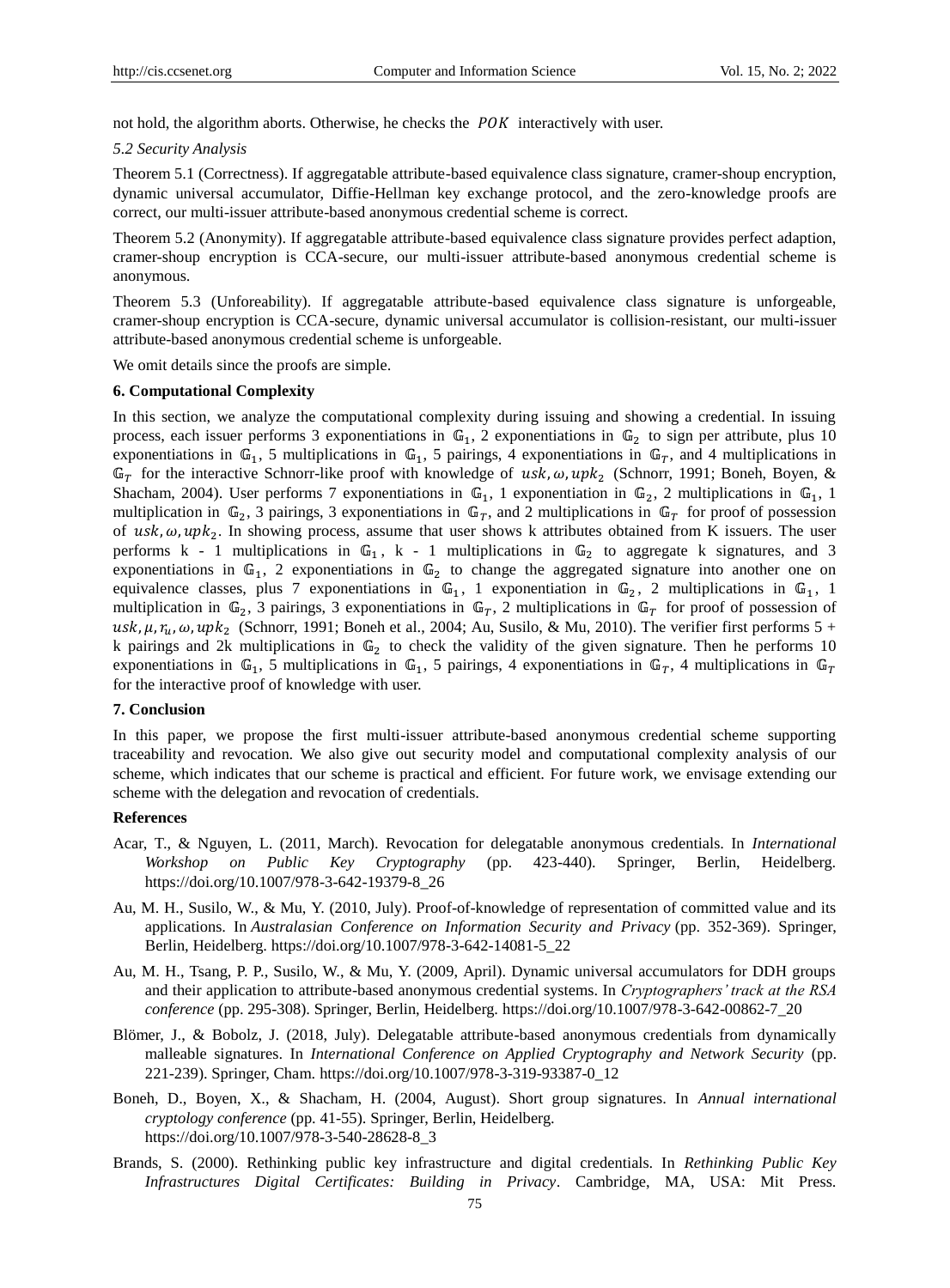https://doi.org/10.7551/mitpress/5931.001.0001

- Camenisch, J., Drijvers, M., & Hajny, J. (2016, October). Scalable revocation scheme for anonymous credentials based on n-times unlinkable proofs. In *Proceedings of the 2016 ACM on Workshop on Privacy in the Electronic Society* (pp. 123-133). https://doi.org/10.1145/2994620.2994625
- Camenisch, J., Kohlweiss, M., & Soriente, C. (2009, March). An accumulator based on bilinear maps and efficient revocation for anonymous credentials. In *International workshop on public key cryptography* (pp. 481-500). Springer, Berlin, Heidelberg. https://doi.org/10.1007/978-3-642-00468-1\_27
- Camenisch, J., & Lysyanskaya, A. (2001, May). An efficient system for non-transferable anonymous credentials with optional anonymity revocation. In *International conference on the theory and applications of cryptographic techniques* (pp. 93-118). Springer, Berlin, Heidelberg. https://doi.org/10.1007/3-540-44987-6\_7
- Camenisch, J., & Lysyanskaya, A. (2002, August). Dynamic accumulators and application to efficient revocation of anonymous credentials. In *Annual international cryptology conference* (pp. 61-76). Springer, Berlin, Heidelberg. https://doi.org/10.1007/3-540-45708-9\_5
- Canard, S., & Lescuyer, R. (2013, May). Protecting privacy by sanitizing personal data: a new approach to anonymous credentials. In *Proceedings of the 8th ACM SIGSAC symposium on Information, computer and communications security* (pp. 381-392). https://doi.org/10.1145/2484313.2484363
- Chaum, D. (1985). Security without identification: Transaction systems to make big brother obsolete. *Communications of the ACM*, *28*(10), 1030-1044. https://doi.org/10.1145/4372.4373
- Cramer, R., & Shoup, V. (1998, August). A practical public key cryptosystem provably secure against adaptive chosen ciphertext attack. In *Annual international cryptology conference* (pp. 13-25). Springer, Berlin, Heidelberg. https://doi.org/10.1007/BFb0055717
- Derler, D., Hanser, C., & Slamanig, D. (2015, December). A new approach to efficient revocable attribute-based anonymous credentials. In *IMA International Conference on Cryptography and Coding* (pp. 57-74). Springer, Cham. https://doi.org/10.1007/978-3-319-27239-9\_4
- Diffie, W., & Hellman, M. E. (1982). New directions in cryptography. In *Secure communications and asymmetric cryptosystems* (pp. 143-180). Routledge.
- Diffie, W., Van Oorschot, P. C., & Wiener, M. J. (1992). Authentication and authenticated key exchanges. *Designs, Codes and cryptography, 2*(2), 107-125. https://doi.org/10.1007/BF00124891
- Fuchsbauer, G., Hanser, C., & Slamanig, D. (2019). Structure-preserving signatures on equivalence classes and constant-size anonymous credentials. *Journal of Cryptology, 32*(2), 498-546. https://doi.org/10.1007/s00145-018-9281-4
- Galbraith, S. D., Paterson, K. G., & Smart, N. P. (2008). Pairings for cryptographers. *Discrete Applied Mathematics, 156*(16), 3113-3121. https://doi.org/10.1016/j.dam.2007.12.010
- Goldwasser, S., Micali, S., & Rackoff, C. (1989). The knowledge complexity of interactive proof systems. *SIAM Journal on computing, 18*(1), 186-208. https://doi.org/10.1137/0218012
- Hanser, C., & Slamanig, D. (2014, December). Structure-preserving signatures on equivalence classes and their application to anonymous credentials. In *International Conference on the Theory and Application of Cryptology and Information Security* (pp. 491-511). Springer, Berlin, Heidelberg. https://doi.org/10.1007/978-3-662-45611-8\_26
- Hanzlik, L., & Slamanig, D. (2021, November). With a little help from my friends: Constructing practical anonymous credentials. In *Proceedings of the 2021 ACM SIGSAC Conference on Computer and Communications Security* (pp. 2004-2023). https://doi.org/10.1145/3460120.3484582
- Hébant, C., & Pointcheval, D. (2020). Traceable constant-size multi-authority credentials. *Cryptology ePrint Archive*.
- Kaaniche, N., & Laurent, M. (2016, September). Attribute-based signatures for supporting anonymous certification. In *European symposium on research in computer security* (pp. 279-300). Springer, Cham. https://doi.org/10.1007/978-3-319-45744-4\_14
- Kudla, C., & Paterson, K. G. (2005, December). Modular security proofs for key agreement protocols. In *International conference on the theory and application of cryptology and information security* (pp.